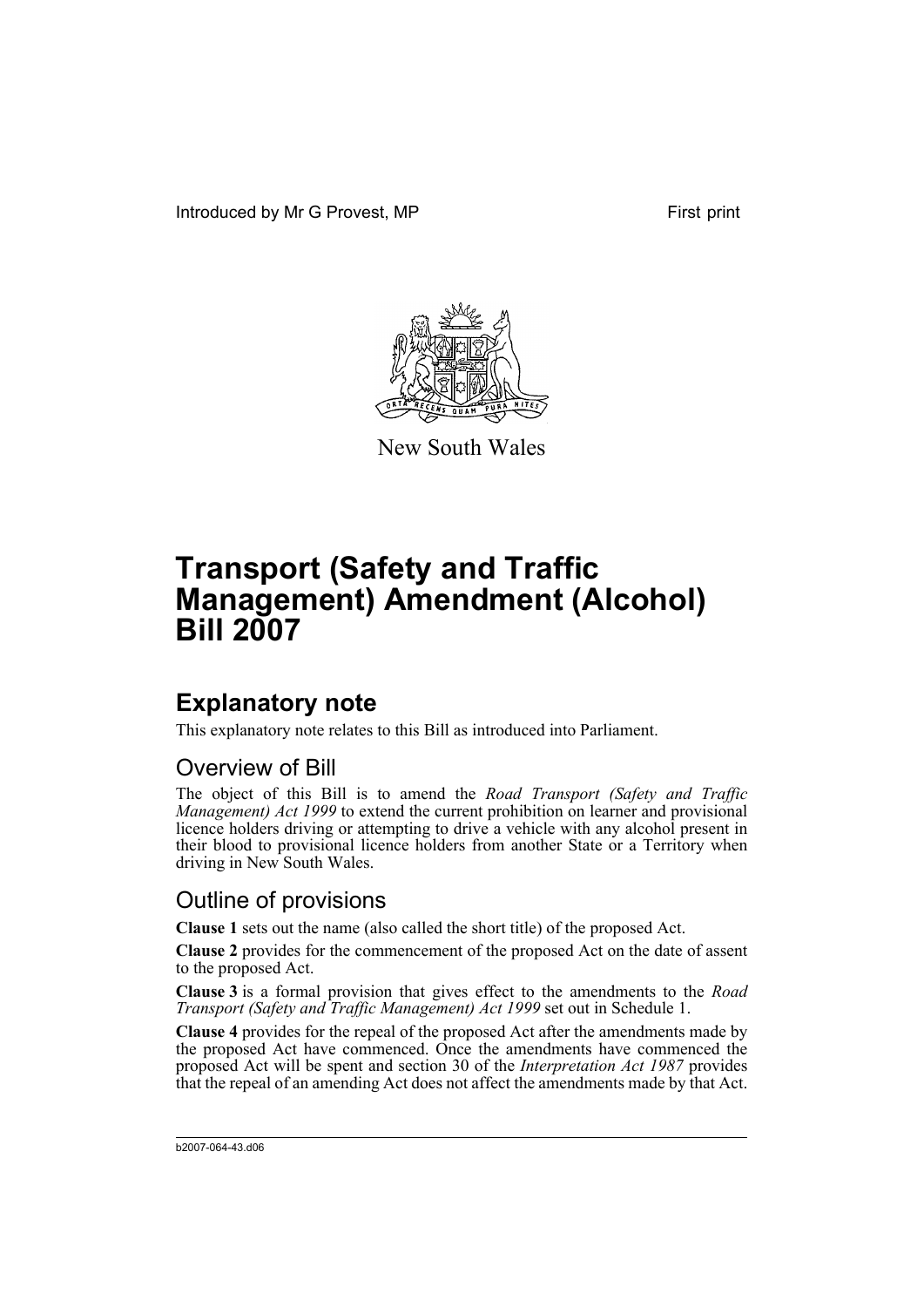Transport (Safety and Traffic Management) Amendment (Alcohol) Bill 2007

Explanatory note

#### **Schedule 1 Amendments**

Section 9 (1A) of the *Road Transport (Safety and Traffic Management) Act 1999* makes it an offence for holders of a learner licence, or of a provisional licence issued under the *Road Transport (Driver Licensing) Act 1998*, to drive or attempt to drive a motor vehicle while there is present in their blood the novice range prescribed concentration of alcohol (being a concentration of more than zero grammes, but less than 0.02 grammes, of alcohol in 100 millilitres of blood).

The combined effect of the amendments made by **Schedule 1 [1], [2] and [3]** is to extend the offence (and ancillary provisions) to provisional licence holders from another State or a Territory when driving in New South Wales.

**Schedule 1 [4]** inserts provisions of a savings or transitional nature consequent on the enactment of the proposed Act.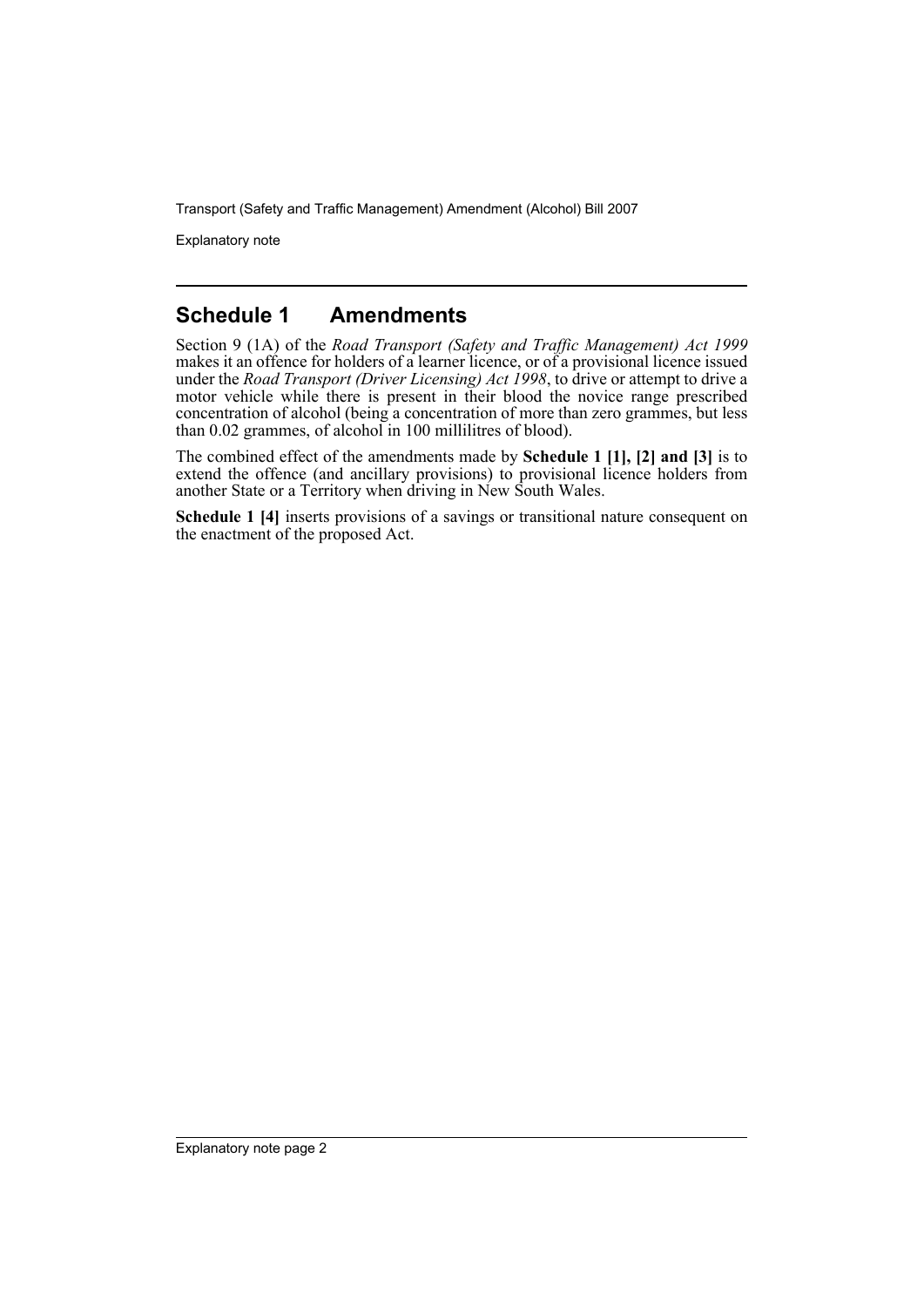Introduced by Mr G Provest, MP First print



New South Wales

# **Transport (Safety and Traffic Management) Amendment (Alcohol) Bill 2007**

## **Contents**

|                                                                               | Page          |
|-------------------------------------------------------------------------------|---------------|
| Name of Act                                                                   |               |
| Commencement                                                                  | 2.            |
| Amendment of Road Transport (Safety and Traffic<br>Management) Act 1999 No 20 | 2             |
| Repeal of Act                                                                 | $\mathcal{P}$ |
| Schedule 1 Amendments                                                         | 3             |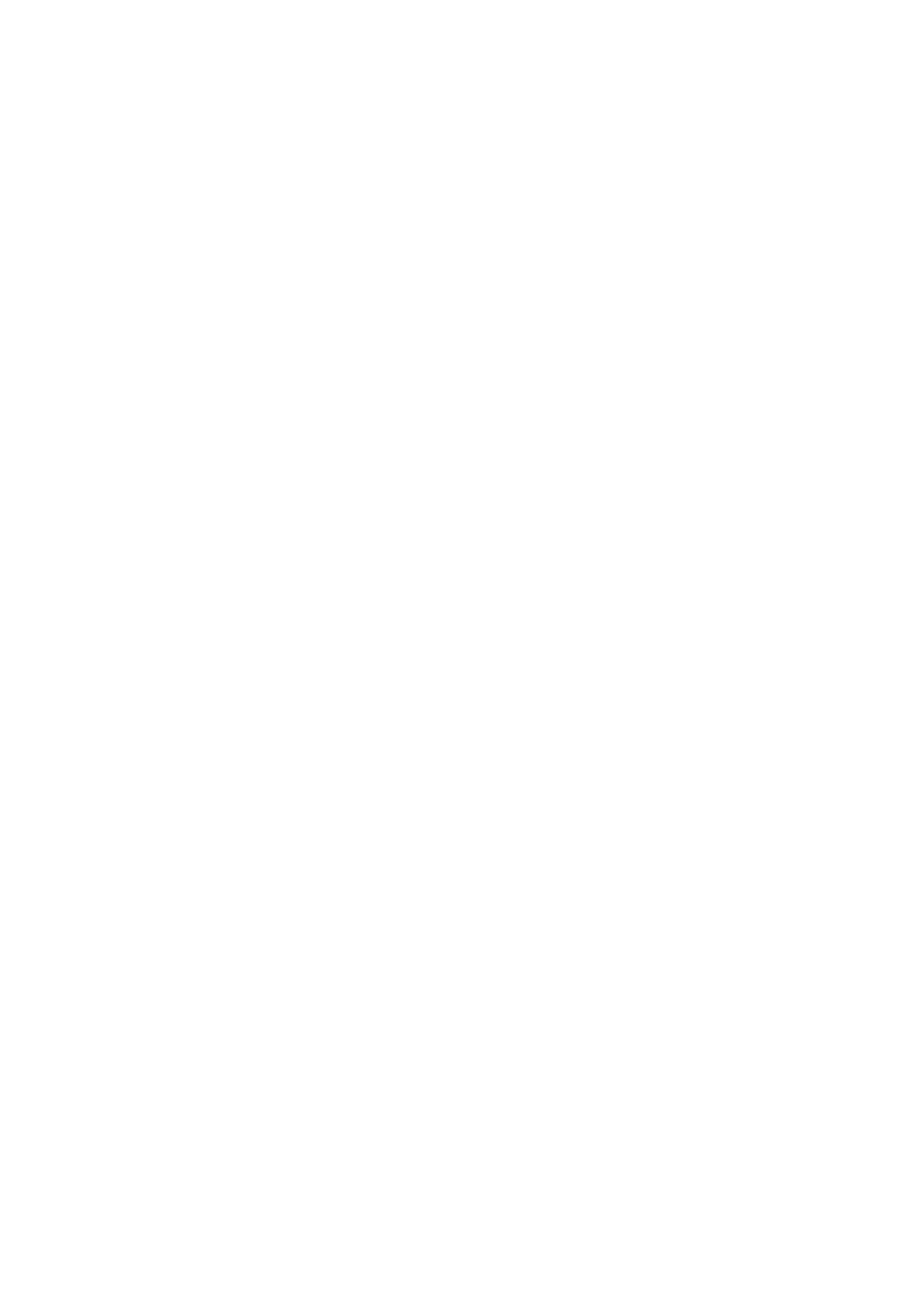

New South Wales

# **Transport (Safety and Traffic Management) Amendment (Alcohol) Bill 2007**

No , 2007

#### **A Bill for**

An Act to amend the *Road Transport (Safety and Traffic Management) Act 1999* to prohibit provisional license holders from another State or a Territory from driving in New South Wales with any alcohol present in their blood, in line with the prohibition applicable to provisional license holders from New South Wales; and for related purposes.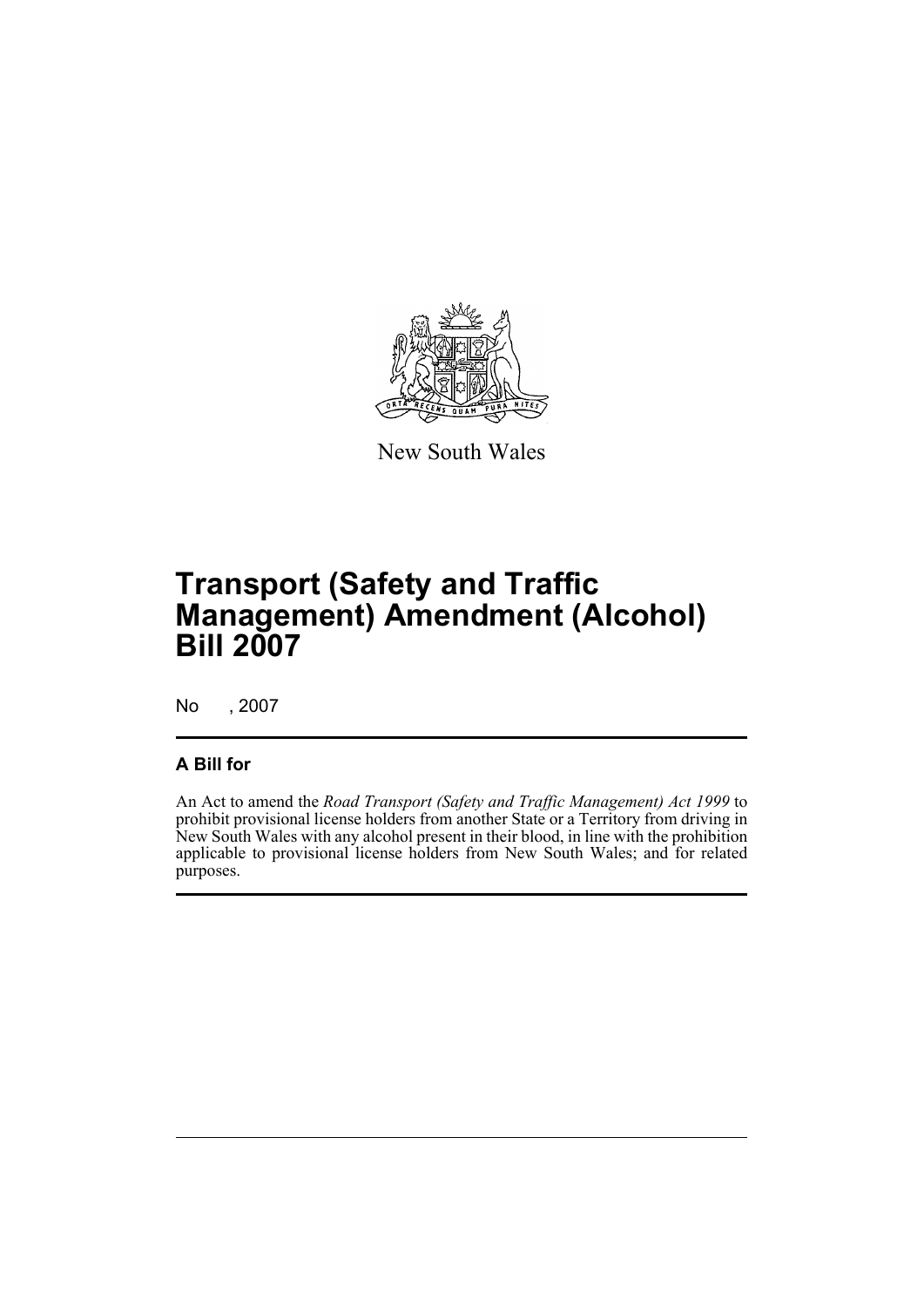<span id="page-5-3"></span><span id="page-5-2"></span><span id="page-5-1"></span><span id="page-5-0"></span>

|              | The Legislature of New South Wales enacts:                                                                                                                       | 1                    |  |
|--------------|------------------------------------------------------------------------------------------------------------------------------------------------------------------|----------------------|--|
| 1            | Name of Act                                                                                                                                                      | 2                    |  |
|              | This Act is the <i>Transport (Safety and Traffic Management) Amendment</i><br>(Alcohol) Act 2007.                                                                | 3<br>4               |  |
| $\mathbf{2}$ | <b>Commencement</b>                                                                                                                                              | 5                    |  |
|              | This Act commences on the date of assent to this Act.                                                                                                            | 6                    |  |
| 3            | Amendment of Road Transport (Safety and Traffic Management) Act<br>1999 No 20                                                                                    |                      |  |
|              | The Road Transport (Safety and Traffic Management) Act 1999 is<br>amended as set out in Schedule 1.                                                              | 9<br>10 <sup>1</sup> |  |
| 4            | <b>Repeal of Act</b>                                                                                                                                             | 11                   |  |
|              | (1)<br>This Act is repealed on the day following the day on which this Act<br>commences.                                                                         | 12<br>13             |  |
|              | The repeal of this Act does not, because of the operation of section 30<br>(2)<br>of the <i>Interpretation Act 1987</i> , affect any amendment made by this Act. | 14<br>15             |  |
|              |                                                                                                                                                                  |                      |  |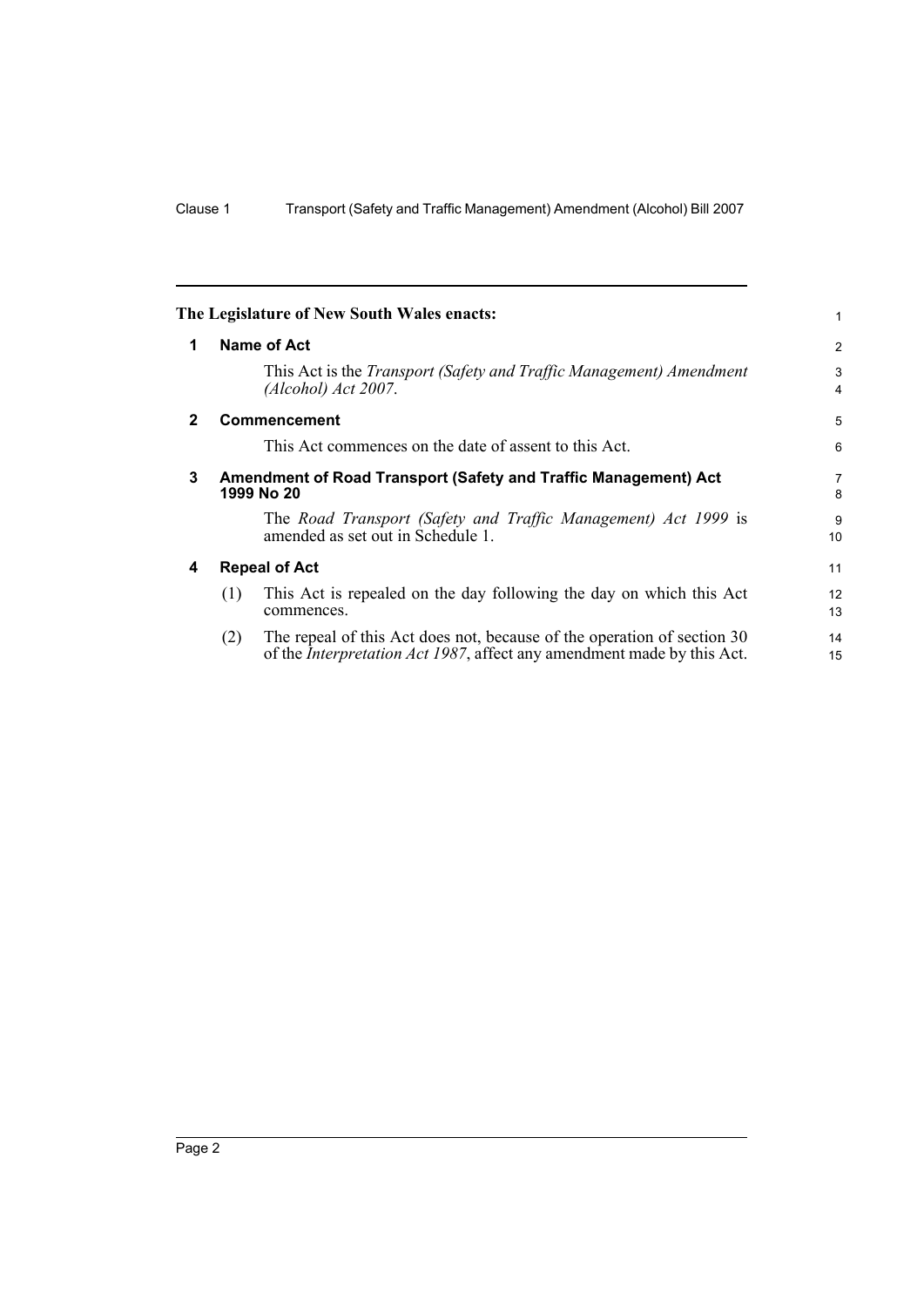Transport (Safety and Traffic Management) Amendment (Alcohol) Bill 2007

| Amendments |  |
|------------|--|
|            |  |

Schedule 1

1

16 17

18 19 20

## <span id="page-6-0"></span>**Schedule 1 Amendments** (Section 3) **[1] Section 8 Interpretation** Omit ", or the holder of a provisional licence issued under the *Road Transport (Driver Licensing) Act 1998*," from section 8 (3) (a). Insert instead "or a provisional licence". **[2] Section 8 (5)** Insert after section 8 (4): (5) In subsection (3) (a) and sections  $9(1A)$ ,  $10(4)$  (a) and  $14(1)$ (a1), *provisional licence* has the same meaning as it has in the *Road Transport (Driver Licensing) Act 1998*. **[3] Sections 9 (1A), 10 (4) (a) and 14 (1) (a1)** Omit ", or of a provisional licence issued under the *Road Transport (Driver Licensing) Act 1998*," wherever occurring. Insert instead "or a provisional licence". **[4] Schedule 2 Savings, transitional and other provisions** Insert after Part 6: **Part 7 Provisions consequent on enactment of Transport (Safety and Traffic Management) Amendment (Alcohol) Act 2007 11 Definition** In this Part: *amending Act* means the *Transport (Safety and Traffic Management) Amendment (Alcohol) Act 2007*. **12 Amendments not to apply to offences occurring before commencement of amendments**

(1) Proceedings for offences committed, or alleged to have been committed, before the commencement of Schedule 1 to the amending Act are to be determined as if the amending Act had not been enacted.